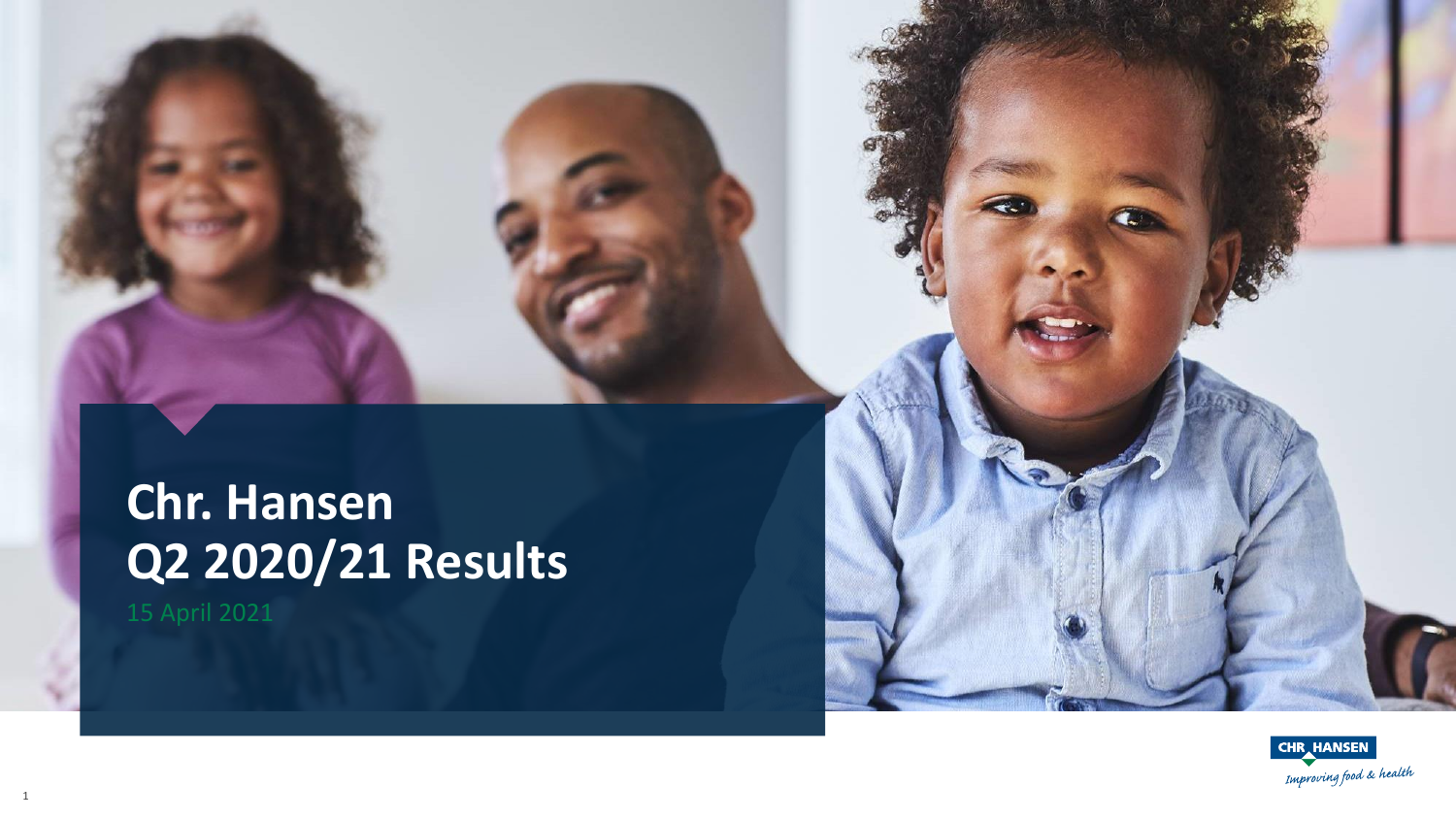### **Safe harbor statement**

This presentation contains forward-looking statements that reflect management's current views with respect to certain future events and potential financial performance. Forward-looking statements are other than statements of historical facts. The words "believe," "expect," "anticipate," "intend," "estimate," "outlook," "will," "may," "continue," "should" and similar expressions identify forward-looking statements.

Forward-looking statements include statements regarding objectives, goals, strategies, outlook and growth prospects; future plans, events or performance and potential for future growth; liquidity, capital resources and capital expenditures; economic outlook and industry trends; developments of the Company's markets; the impact of regulatory initiatives; and the strength of competitors. The forward-looking statements in this presentation are based upon various assumptions, many of which are based, in turn, upon further assumptions, including without limitation, management's examination of historical operating trends, data contained in records and other data available from third parties.

Although the Company believes that these assumptions were reasonable when made, these assumptions are inherently subject to significant known and unknown risks, uncertainties, contingencies and other important factors which are difficult or impossible to predict and may be beyond our control. Such risks, uncertainties, contingencies and other important factors could cause the actual results of the Company or the industry to differ materially from those results expressed or implied in this presentation by such forward-looking statements.

The information, opinions and forward-looking statements contained in this presentation speak only as at the date of this presentation and are subject to change without notice. The Company and its respective agents, employees or advisors do not intend to, and expressly disclaim any duty, undertaking or obligation to, make or disseminate any supplement, amendment, update or revision to any of the information, opinions or forwardlooking statements contained in this presentation to reflect any change in events, conditions or circumstances beyond what is required by applicable law or applicable stock exchange rules and regulations.

By viewing this presentation, you acknowledge and agree to be bound by the foregoing limitations and restrictions.

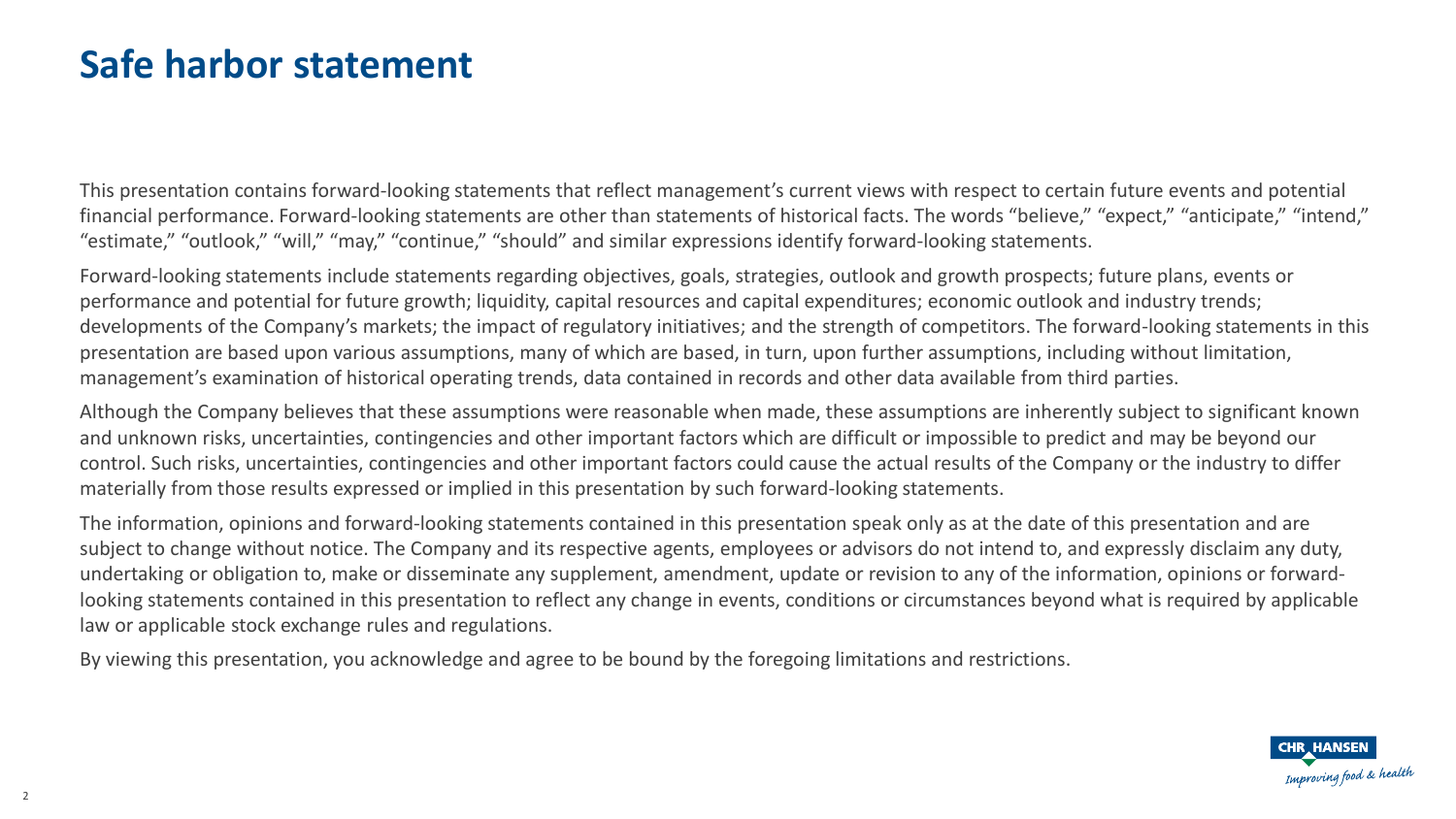### **Continued strong organic growth momentum during global pandemic**

Financial highlights Q2/YTD 2020/21(continuing operations)





<sup>1</sup>Underlying EBIT margin b.s.i. excludes recent acquisitions. See Q2 2020/21 company announcement, p. 20 for reconciliation.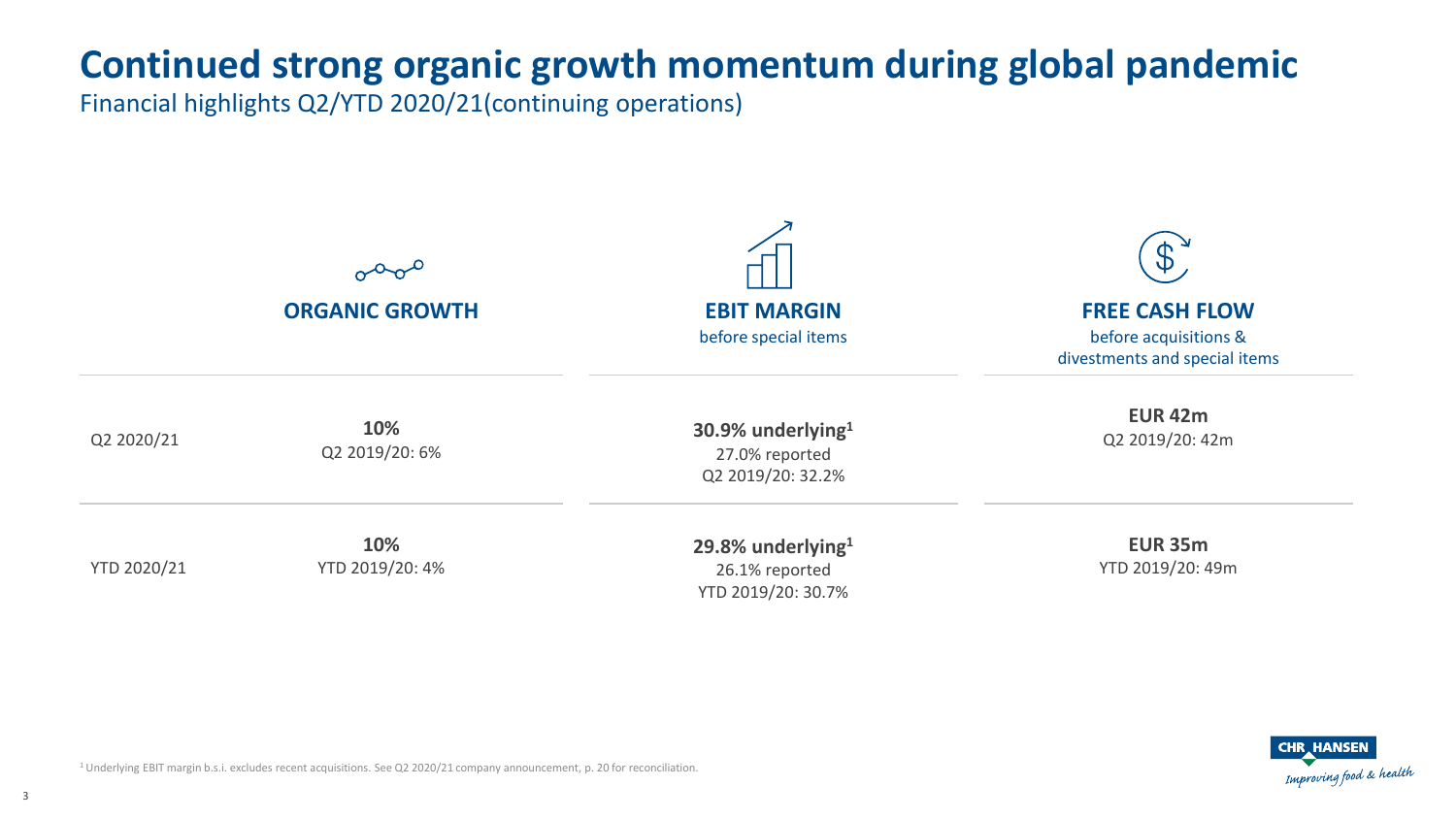### **Starting a new chapter as a microbial pureplay after successful NCD divestment** Strategic highlights Q2 2020/21

**REINVEST in core platforms to defend and further strengthen market position**

**LEVERAGE Microbial Platform to grow lighthouses and expand into new areas**

**EXTEND microbial and fermentation technology platforms through M&A and partnerships**



**REVIEW strategic options for**

**non-microbial assets**

- Divestment of Natural Colors to EQT completed as of March 31 for a total consideration of EUR 800m on a cashand debt-free basis
- Includes business operations in more than 30 countries and around 600 employees (FY20: EUR 219m revenue and EUR 29m EBIT)
- Full legal transition in a few countries will be finalized during the coming months
- Estimated impact on profit from discontinued operations of around EUR 650m after taxes and transaction costs
- Chr. Hansen to provide transition services to NCD for a period of up to two years

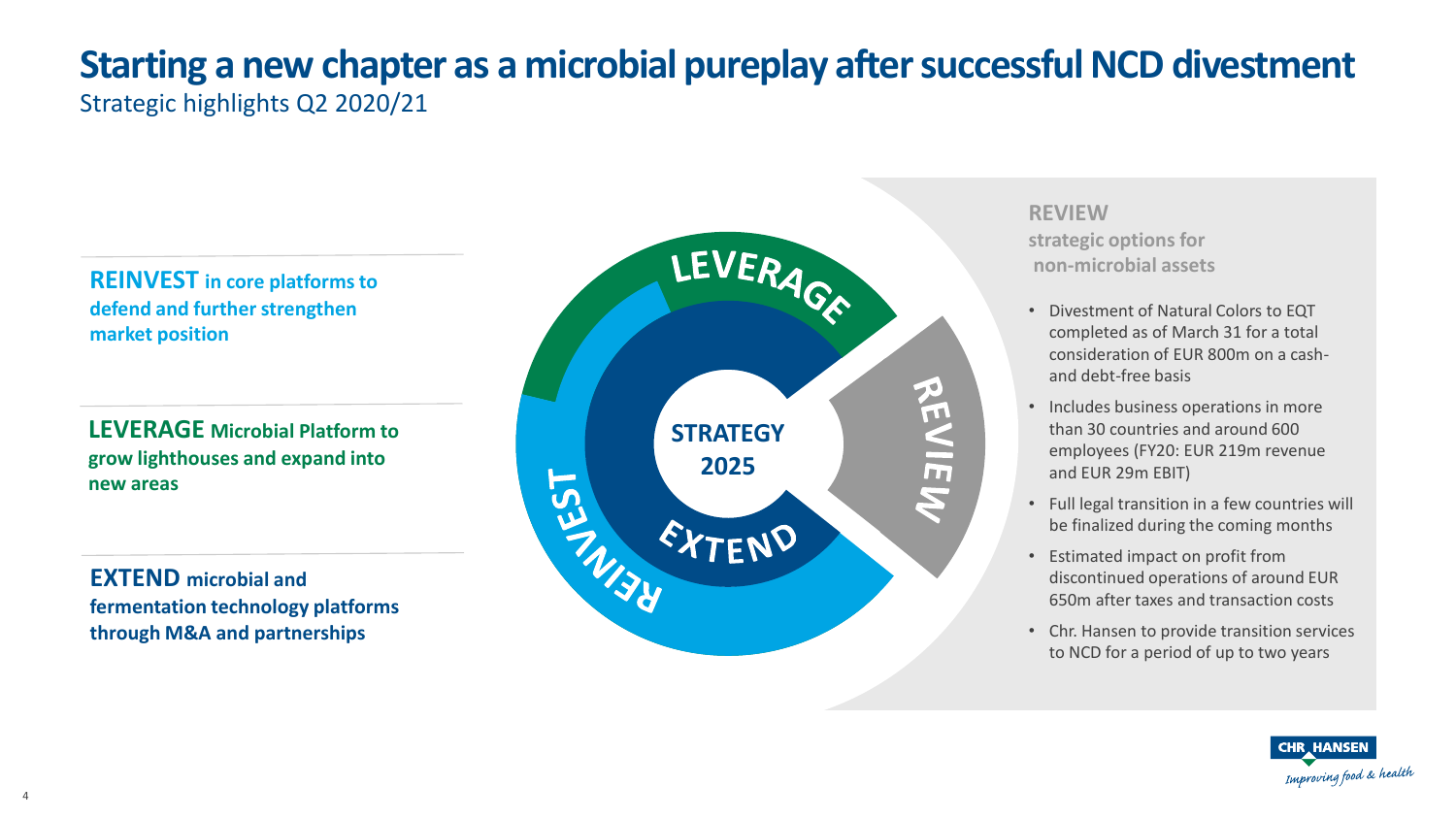### **Strong growth in APAC despite continued weakness in Chinese yogurt market**

Regional highlights Q2/YTD 2020/21 (continuing operations)



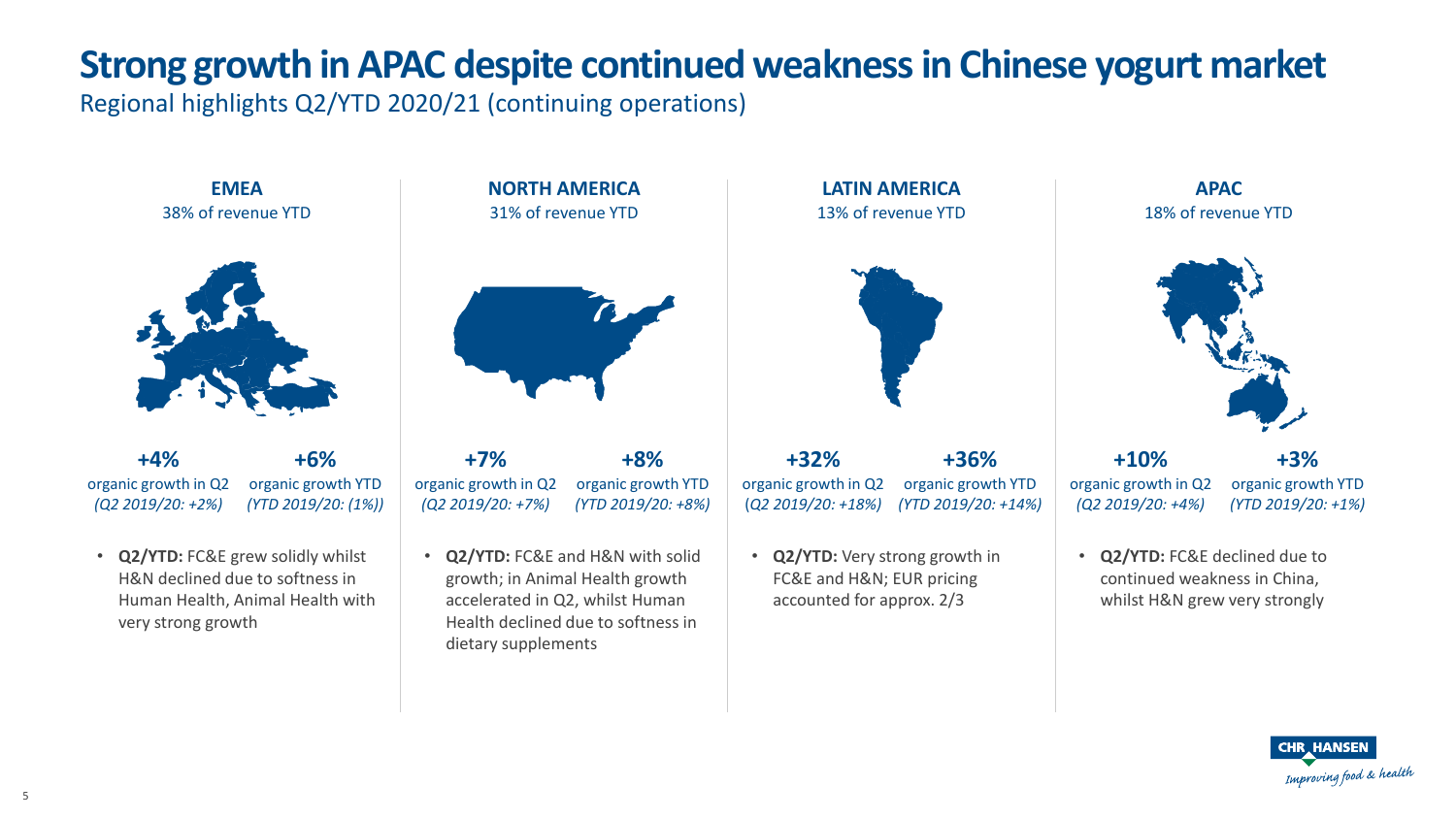### **Continued strength in cheese and enzymes tempered by slight growth in yogurt**

Food Cultures & Enzymes Q2/YTD 2020/21

#### **SALES PERFORMANCE**

- **Q2:** Very strong growth in enzymes and meat followed by strong growth in cheese and bioprotection and slight growth in fermented milk; probiotics declined
- **YTD:** Organic growth was primarily driven by very strong growth in enzymes and meat, strong growth in cheese and solid growth in bioprotection, while fermented milk was flat, and probiotics declined
- Fermented milk end markets declined in H1 due to reduced demand in China and LATAM, partly offset by increases in EMEA and NA

#### **MARGIN DEVELOPMENT**

• **Q2/YTD:** EBIT margin declined as production efficiencies and lower travel activity were offset by higher freight costs, unfavorable product mix and FX (and a one-off increase in depreciations in Q1)



| <b>EUR million</b>   | Q2 19/20 | Q2 20/21 | <b>YTD 19/20</b> | <b>YTD 20/21</b> |
|----------------------|----------|----------|------------------|------------------|
| <b>Revenue</b>       | 172.5    | 168.7    | 338.6            | 334.0            |
| Organic growth       | 5%       | 8%       | 4%               | 8%               |
| Volume/mix           | 4%       | 2%       | 3%               | 2%               |
| <b>EBIT margin</b>   | 32.2%    | 31.0%    | 32.1%            | 30.8%            |
| <b>EBITDA</b> margin | 38.9%    | 38.3%    | 38.9%            | 38.9%            |
| ROIC ex. goodwill    |          |          | 37.1%            | 32.9%            |

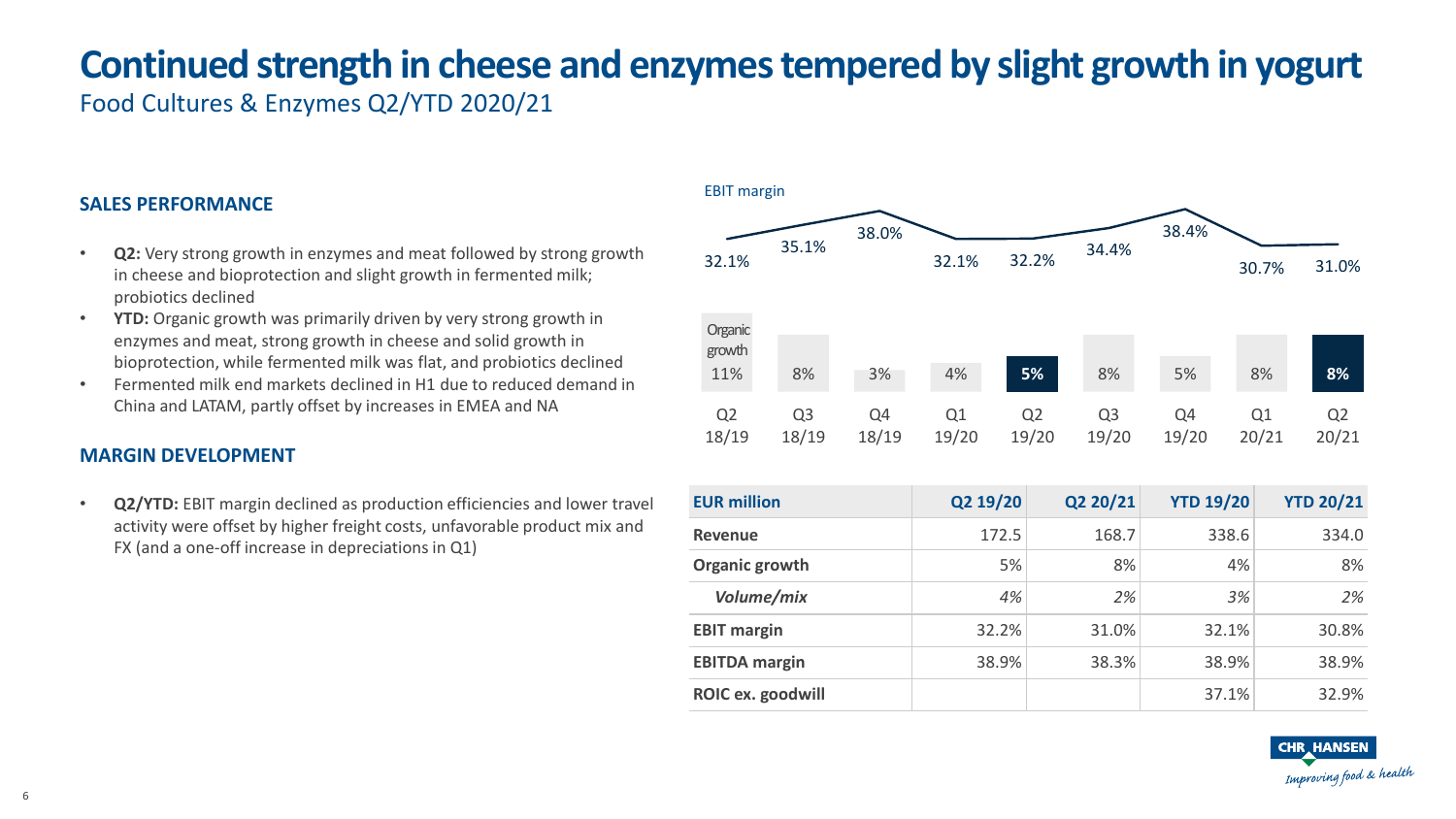### **Strength in Animal Health partly offset by slow-down in Human Health** Health & Nutrition Q2/YTD 2020/21

#### **SALES PERFORMANCE**

#### **Q2**

- HH with solid growth driven by strong growth in infant formula and probiotics for young children, while dietary supplements delivered good growth despite softer markets in Europe and North America
- AH with very strong growth driven by Cattle, whilst Swine & Poultry grew solidly; very strong momentum across all regions
- PH with very strong growth driven by LATAM
- Acquisitions contributed EUR 22m in revenue

#### **YTD**

- HH with solid growth driven by strong growth in supplements, mainly in Asia and US, whilst infant formula grew slightly
- AH with very strong growth supported by all segments
- PH with very strong growth driven by LATAM
- Acquisitions contributed EUR 43m in revenue

#### **MARGIN DEVELOPMENT**

• **Q2/YTD:** Decrease in EBIT margin related to recent acquisitions and FX (2%-pts. currency headwind in Q2 and YTD)





<sup>1</sup> Underlying EBIT margin excludes recent acquisitions. See Q1 2020/21 company announcement, p. 20 for reconciliation.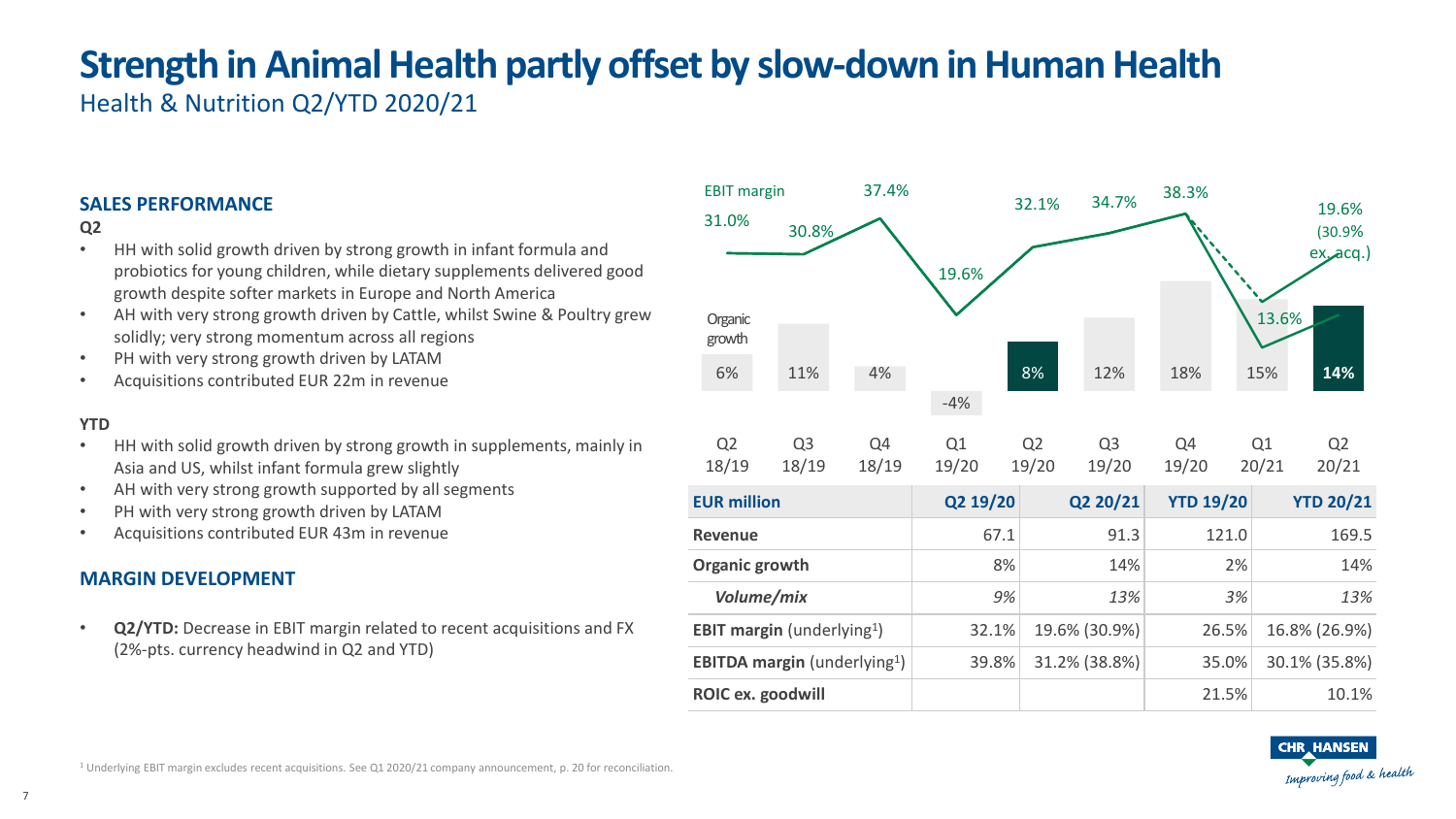## **Strong organic growth with equal contributions from volume and price**

Continuing operations Q2/YTD 2020/21





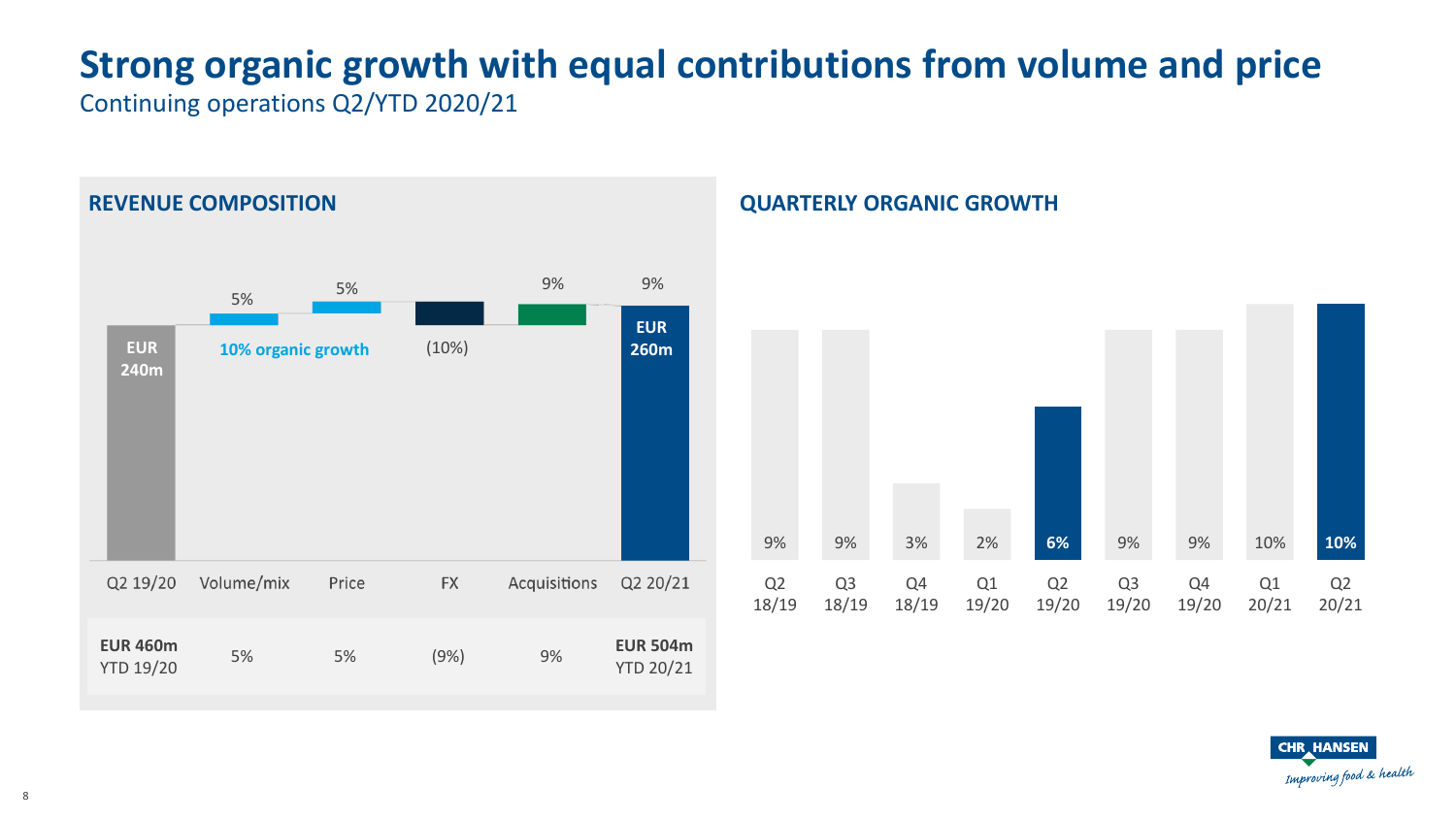### **Profitability reflects recent acquisitions & FX headwinds**

Continuing operations Q2/YTD 2020/21



### **EBIT MARGIN B.S.I. BRIDGE QUARTERLY DEVELOPMENT EBIT AND EBITDA MARGIN B.S.I.**



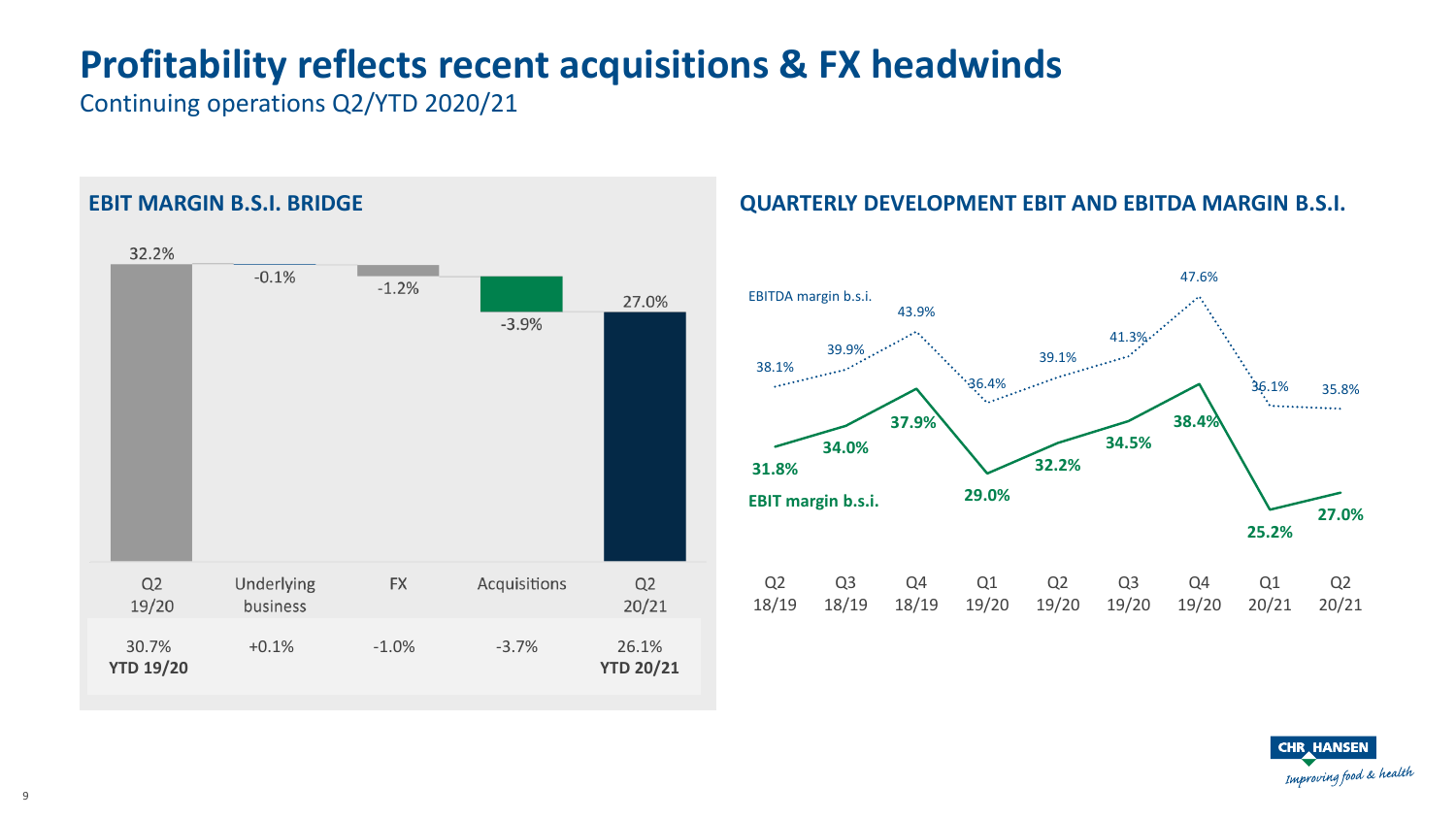### **Cash flow reflects acquisition of Kalundborg site; leverage to come down in Q3**

Continuing operations / Group YTD 2020/21

### **CASH FLOW STATEMENT** (Continuing operations) **LEVERAGE RATIO** in net debt/EBITDA b.s.i. (Group)

| <b>EUR million</b>              | <b>YTD 19/20</b> | <b>YTD 20/21</b> |                    |                    |                         |                     |
|---------------------------------|------------------|------------------|--------------------|--------------------|-------------------------|---------------------|
| Operating cash flow             | 91.3             | 97.0             |                    |                    |                         |                     |
| Cash flow from op. invest. act. | (44.4)           | (72.7)           |                    |                    | 3.7                     |                     |
| M&A                             |                  | (319.0)          |                    | 3.1                |                         | ~2x                 |
| JV                              | (10.6)           | (10.2)           | 1.8                |                    |                         |                     |
| Financing cash flow             | (54.5)           | 284.6            |                    |                    |                         |                     |
| FCF b.a.s.i. $d^1$              | 49.1             | 34.9             | <b>FY</b><br>18/19 | <b>FY</b><br>19/20 | Q <sub>2</sub><br>20/21 | <b>FY</b><br>20/21e |

- Increase in cash flow from operating activities driven by acquisition-related tax benefits resulting in lower taxes paid, higher non-cash adjustments due to depreciations and amortization charges, partly offset by a higher working capital
- Operational investing activities driven by the acquisition of the Kalundborg site for HMO production
- Leverage ratio with 3.7x above ambition to be in line with investment grade credit rating due to recent acquisitions



1 Before acquisitions, special items and divestment.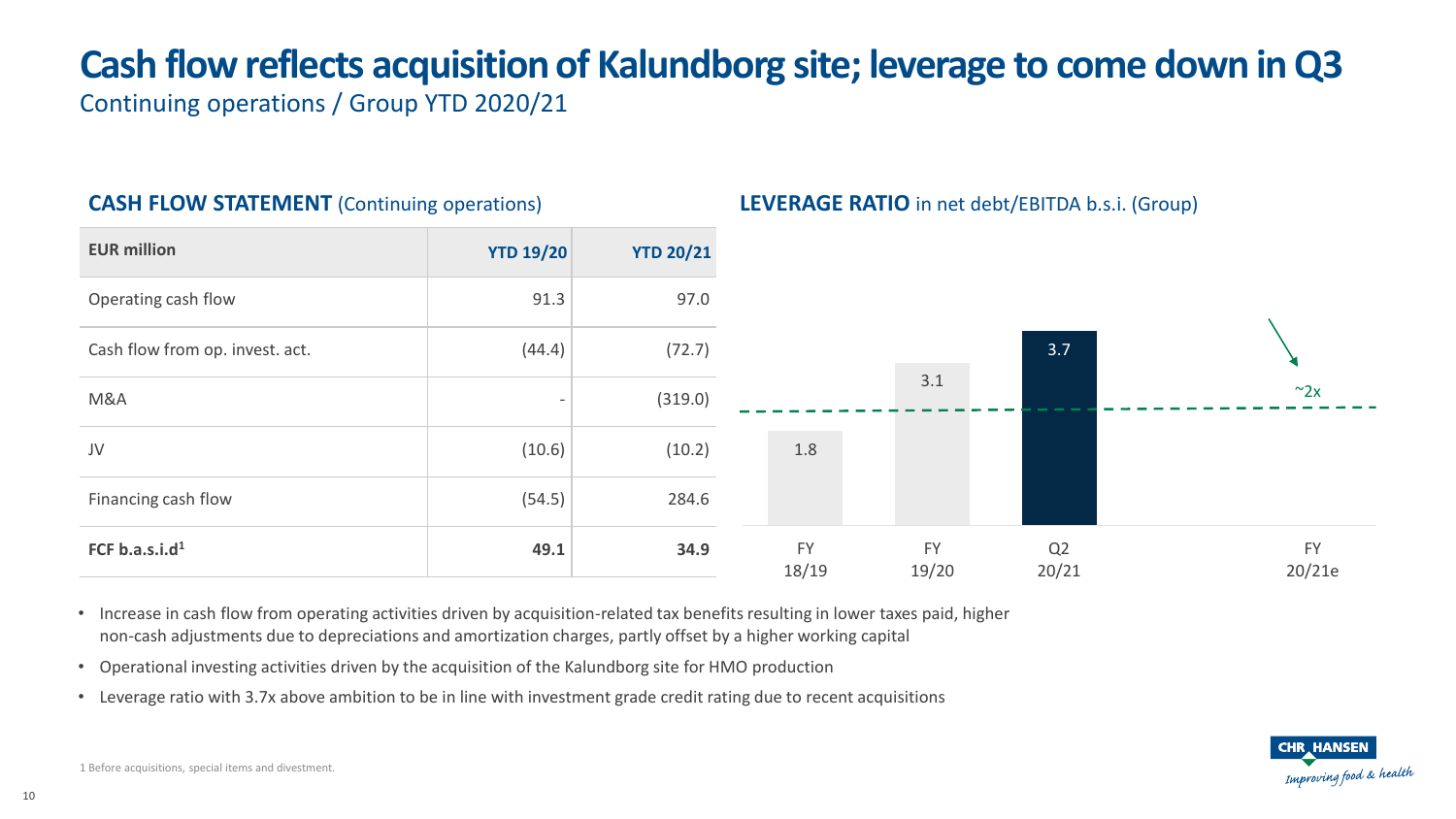### **Organic growth guidance upgraded but uncertainty due to COVID-19 remains**

Guidance 2020/21 (continuing operations)



<sup>1</sup> The outlook is based on constant currencies and assumes no further acquisitions. The outlook is also based on the current political and economic environment. The depth and duration of a potential global recession, or o negative macroeconomic events, triggered by COVID-19 may affect demand negatively in the medium term, especially in emerging markets, and a combination of quarantine measures and recession may change consumption patterns between eating out, on-the-go and in-home. The various quarantine measures and travel restrictions already imposed around the world make it more difficult to visit customers to advance projects with new innovative solutions, a very important growth driver for Chr. Hansen, and this will slow the progress of the commercial project pipeline in the medium term. The impacts of COVID-19 are continuously being monitored and evaluated for t short- and medium-term effects. Any deterioration in the political and economic climate might impact the outlook negatively. This includes, but is not limited to, the economic climate in several emerging markets, such as C Turkey, Brazil and Argentina; the overall situation in the Middle East, including any potential sanctions; a deterioration in global trading conditions; and negative consequences of implementing Brexit.

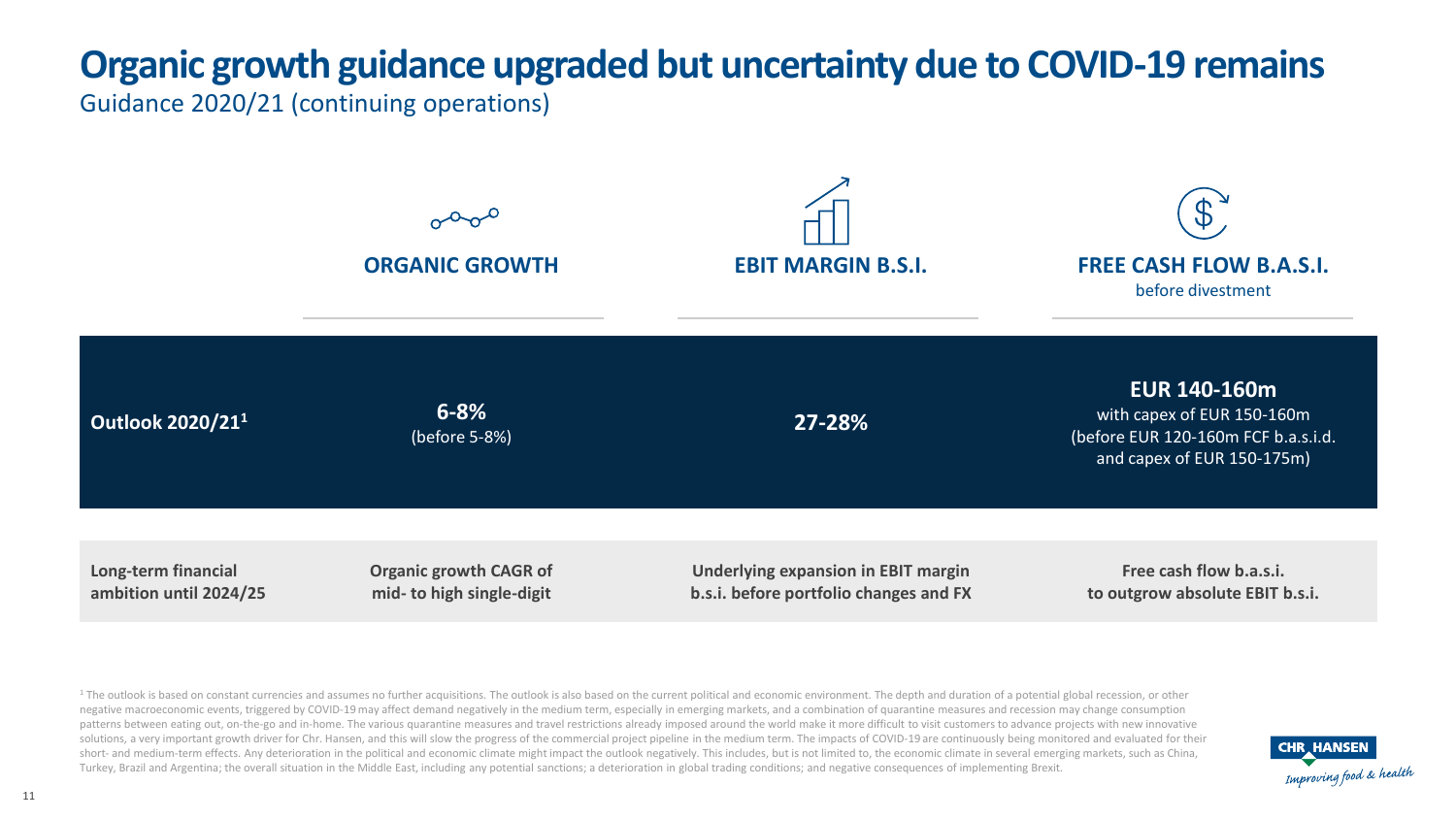# **Let's grow a better world. Naturally.**

By pioneering microbial science to improve food, health and productivity for a sustainable future.